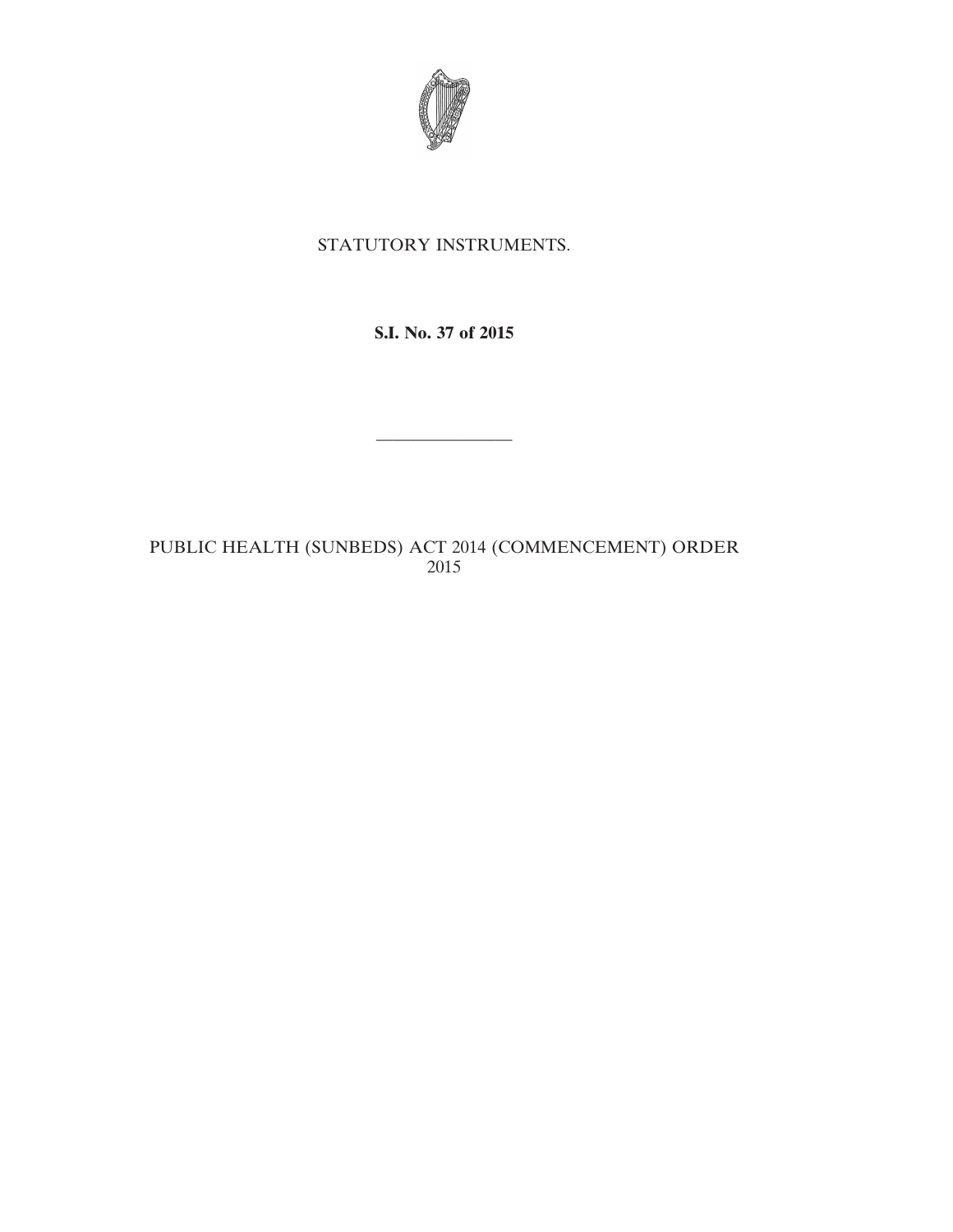## PUBLIC HEALTH (SUNBEDS) ACT 2014 (COMMENCEMENT) ORDER 2015

I, LEO VARADKAR, Minister for Health, in exercise of the powers conferred on me by section 25(2) of the Public Health (Sunbeds) Act 2014 (No. 12 of 2014), hereby order as follows:

1. This Order may be cited as the Public Health (Sunbeds) Act 2014 (Commencement) Order 2015.

2. In this Order "Act of 2014" means the Public Health (Sunbeds) Act 2014 (No. 12 of 2014).

3. The 9th day of February 2015 is appointed as the day on which the following provisions of the Act of 2014 come into operation:

- (*a*) subsections (2) and (5) of section 9;
- (*b*) sections 11, 13, 15 and 20.

4. The 2nd day of March 2015 is appointed as the day on which the following provisions of the Act of 2014 come into operation:

- (*a*) sections 6, 7 and 8;
- (*b*) section 9 (insofar as it is not already in operation);
- (*c*) section 10;
- (*d*) section 17 (1) (*l*);
- (*e*) sections 18 and 21.

GIVEN under my Official Seal, L.S. 3 February 2015.

> LEO VARADKAR, Minister for Health.

*Notice of the making of this Statutory Instrument was published in "Iris Oifigiúil" of* 6*th February*, 2015.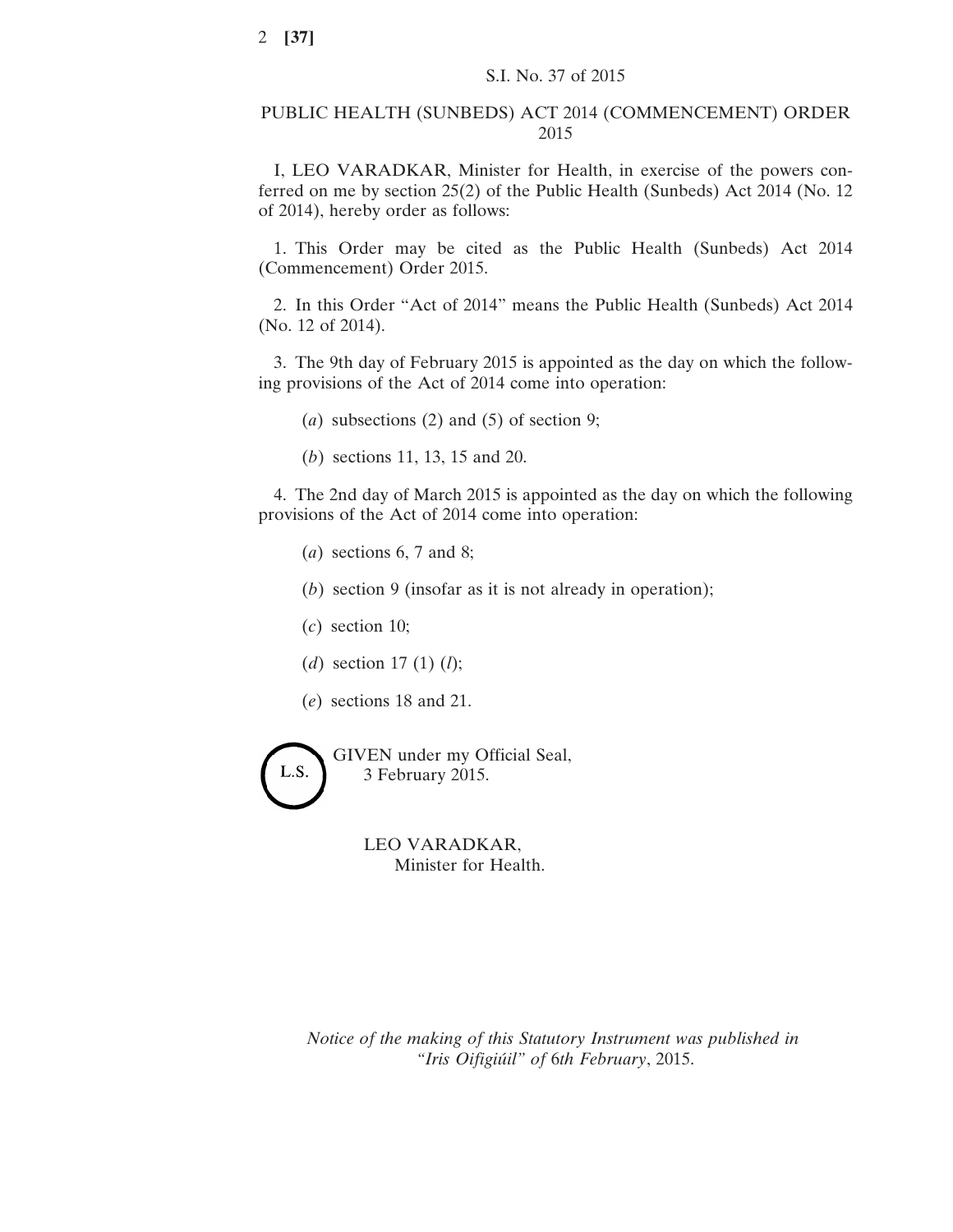## EXPLANATORY NOTE

*(This note is not part of the Instrument and does not purport to be a legal interpretation.)*

This Order provides for the commencement of sections 9(2) and (5), and 11, 13, 15 and 20 of the Public Health (Sunbeds) Act 2014, with effect from 9 February 2015.

This Order also provides for the commencement of sections 6, 7, 8, 9(1), (3) and (4), 10, 17(1)(*l*), 18 and 21with effect from 2 March 2015.